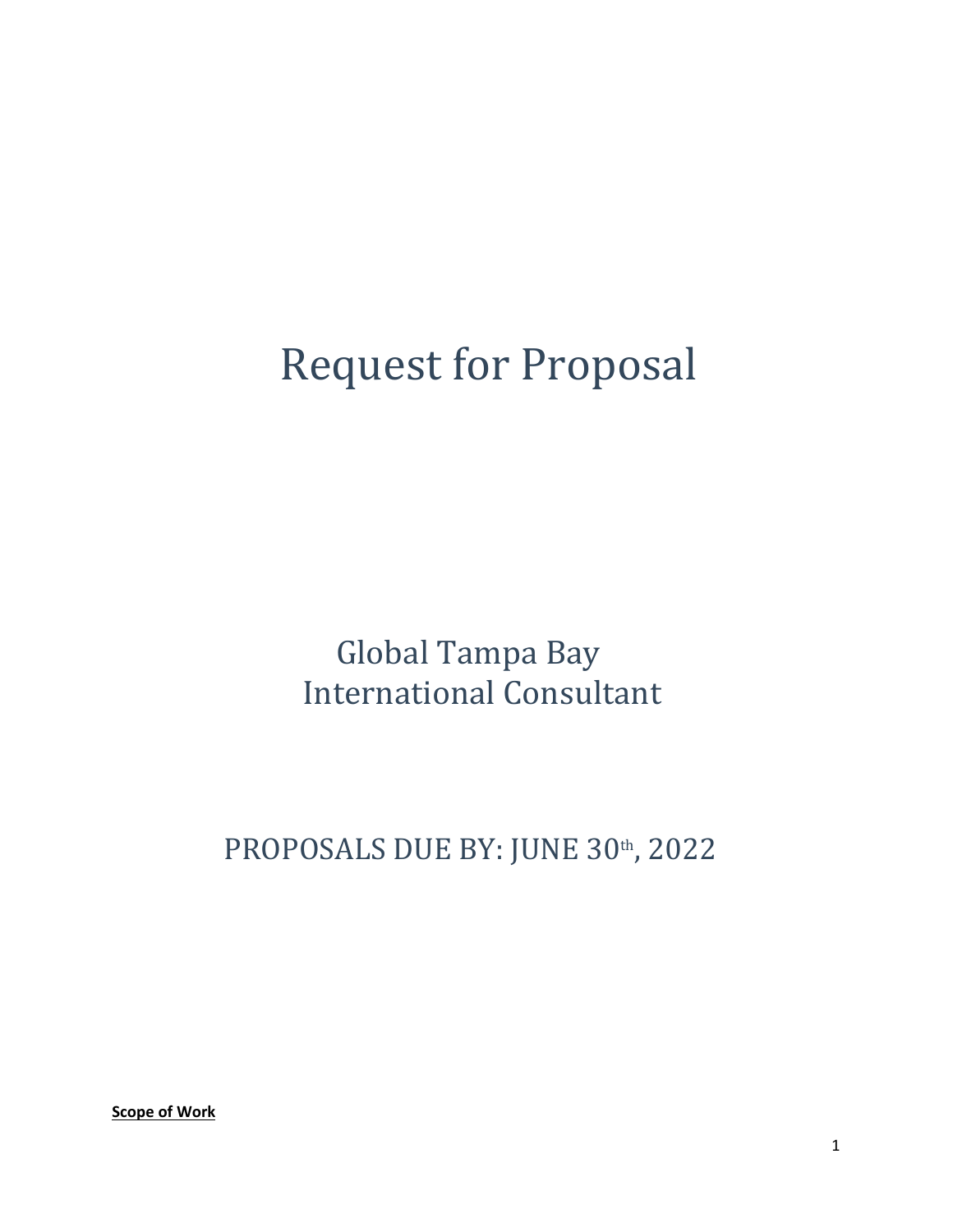Under the direction of the members of Global Tampa Bay (GTB), the Global Tampa Bay International Consultant will coordinate international business activities and manage fiscal responsibilities for Global Tampa Bay which consists of the counties of Hillsborough, Pinellas and Pasco. The consultant(s) will be responsible for assisting in and organizing outbound trade and foreign direct Investment missions, managing contracts, serving as fiscal coordinator, and acting as a liaison to partner organizations on international business initiatives.

# **Background of Global Tampa Bay (GTB)**

Global Tampa Bay is a regional collaboration between the Tampa Bay Economic Development Council, Pinellas County Economic Development and the Pasco Economic Development Council to increase international business opportunities for companies within the region and to market the region globally as a top business destination.

At Global Tampa Bay, we work together with our regional economic partners such as the Tampa International Airport and Port Tampa Bay as well as various Federal, State and local entities to deliver an integrated international strategy.

# **GTB Mission**

To recruit International companies seeking a prime business location in the US and increase international trade opportunities for local companies therefore fostering increased expansion of our economy.

# **GTB Vision**

- **Export:** Our vision is to increase the number of Tampa Bay companies selling overseas and their volume of international business, year after year. We assist both new and experienced exporters with entering new international markets. We identify potential new markets and locate possible distributors and representatives for products or services—all at little to no cost.
- **FDI:** Our vision is to convince international companies to invest and create jobs in the Tampa Bay region. We assist these international companies while they deal with the complexities of choosing the right location, talent, and infrastructure within the US.

## **Services To Be Performed**

Your proposal is expected to cover the following services:

- 1. Coordinate and support Global Tampa Bay's activities and initiatives
- 2. Provide administrative support for meetings and events
- 3. Respond to FDI leads in one cohesive submittal that will reflect equally on all partners
- 4. Organize and manage all logistics for outbound and inbound international missions
- 5. Meet and maintain communication with other partner organizations in international efforts
- 6. Facilitate international-focused events and educational discussions
- 7. Proactively update and maintain information on the Global Tampa Bay Website
- 8. Provide regular and continual updates on performance metrics and maintain accurate and up-to-date financial accounts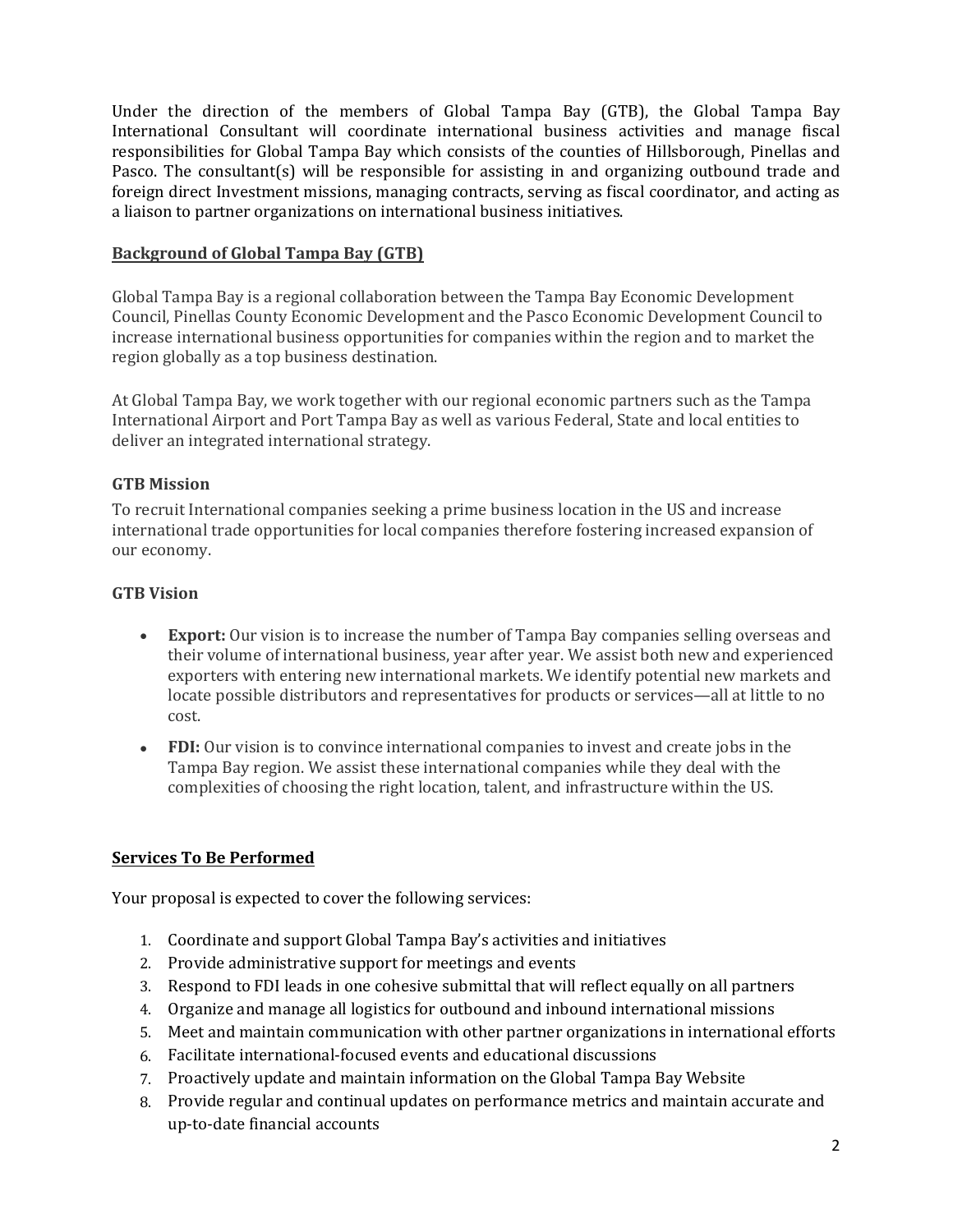- 9. Regular data entry in the CRM
- 10. Provide reports to Global Tampa Bay's Chairman as requested
- 11. Other duties as assigned

This list is not intended to be exhaustive. There may be instances where additional services will be required.

## **Timeline**

After all proposals have been evaluated, submitting applicants will be notified of next steps no later than July 15th, 2022. Support services are expected to commence on approximately August 1<sup>st</sup>, 2022.

Support services will be provided on a month-to-month basis with a 30-day notification requirement to terminate the business relationship.

## **Compensation**

Please include your proposed fee or hourly rate in your response.

## **Key Contact Personnel**

Following are key contacts for information you may seek in preparing your proposal:

Brent Barkway-Pinellas County Economic Development Bbarkway@pinellascounty.org 727-464-7411

Completed proposals should be returned to the attention of: Key Contact Information on or before **June 30th, 2022**

If you have questions or require additional information prior to submission of your proposal, please contact Brent Barkway.

## **Information Required for Proposal Submission**

In response to this proposal, please outline your experience in the following areas:

- 1. Familiarity with Economic Development organizations and their operations
- 2. Experience in managing regional initiatives
- 3. Competence with Microsoft Office applications
- 4. Experience in general finance and bookkeeping principles
- 5. Event management
- 6. Must be self-motivated and able to collaborate and work in a team environment to accomplish goals
- 7. Knowledge of website design and the ability to make minor modifications to the GTB website
- 8. Ability to multi-task